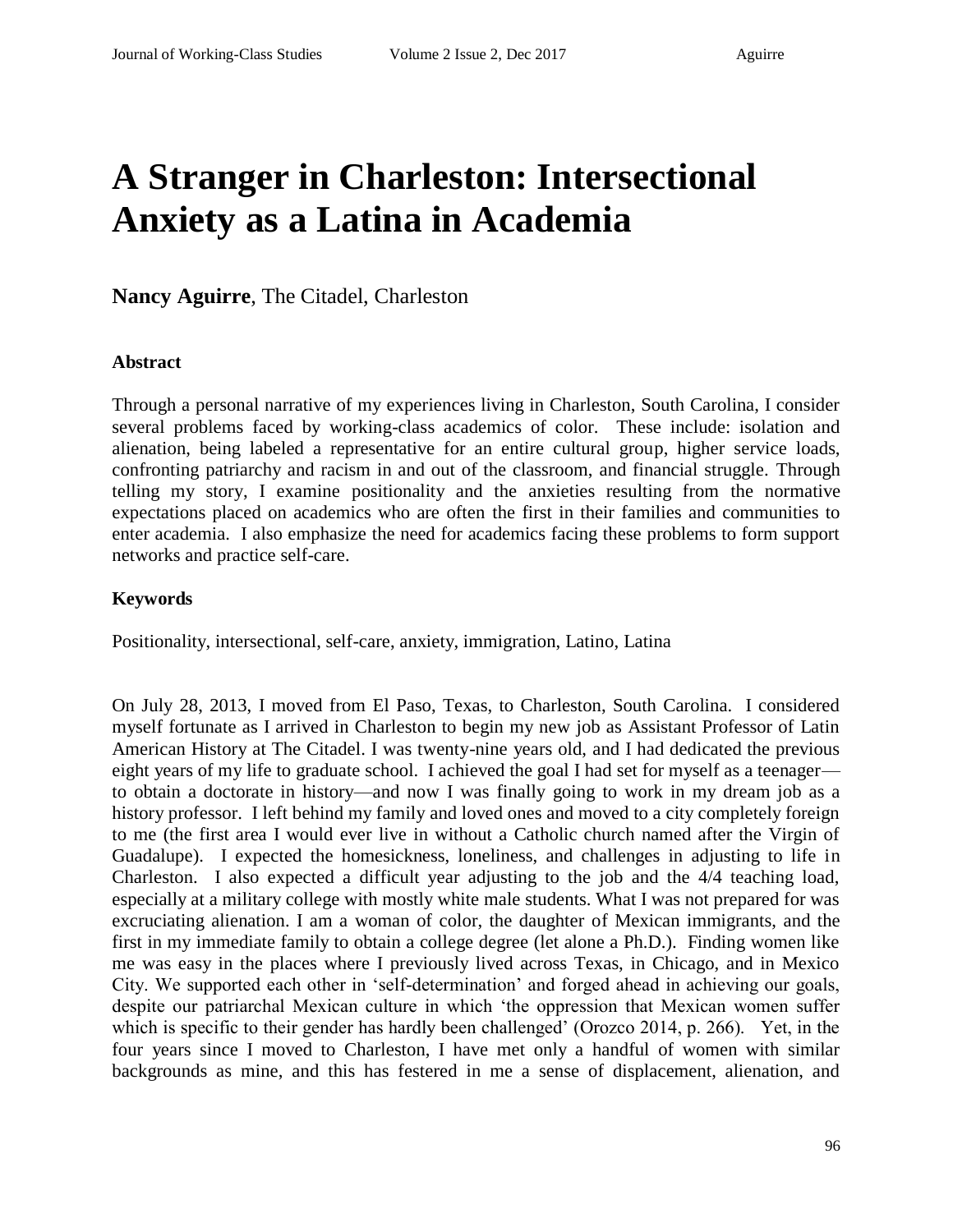$\overline{a}$ 

isolation. In Charleston, my *difference* is clearly marked and exposed, and I find myself continuously explaining and defending my identity.<sup>1</sup>

Deborah M. Warnock outlines five themes in the 'lived experiences' of working-class academics, including 'alienation, lack of cultural capital, encountering stereotypes and microaggressions, experiencing survivor guilt and the impostor syndrome, and struggling to pass in a middle-class culture that values ego and networking'. She adds that the recent growth in 'crippling' student loan debt and 'exploitation of adjunct labor' (2016, p. 28) have contributed to the burdens of working-class graduate students and faculty. My narrative fits well within this framework. As I began my tenure-track job, I quickly discovered what it meant to be a professor with an intersectional identity. I face the pressures of additional service for the sake of promoting diversity, the burden of 'representing' an entire ethnic group, having to frequently explain to family, friends, and strangers what 'I do for a living' (and why I do not have a 'normal' job), questions about being unmarried and childless, anxiety about family planning while on the tenure-track, and the guilt over my many layers of privilege. To top it off, I have substantial student loan debt that prevents me from saving money and having financial security. As I deal with these issues, I have found great support among my family, friends, and colleagues, and I am grateful. But I have found no relief from feeling like I live in an 'interstitial space' (Bhabha 2004), where I am constantly pushed and pulled between my longing for home and the realities of being a Latina in South Carolina, my desire to work more for my community and my physical and mental exhaustion as I work toward tenure, and my goal of attaining economic stability that is set back with every unexpected expense.

As an academic, I inhabit a world that often reinforces structures of privilege; yet, as a woman of color from a working-class immigrant family (and first-generation college graduate), the world of academia remains quite foreign to me. Ever since I began the pursuit of a graduate degree, my life has become a series of continuous disruptions (Hurtado 2000, p. 129). My body is disruptive, my identity is disruptive, my ambition is disruptive, my goals are disruptive, and these disruptions are necessary for breaking down oppressive structures and systems. I feel an enormous responsibility to use my academic work for this purpose, especially at The Citadel, where the student and faculty/staff population is overwhelmingly white, conservative, and male. But I am exhausted, and I feel guilty for being exhausted. I also feel guilty for expressing frustration for the inequalities I encounter within my own position of privilege. I know that my experiences are not unique, and it is important to articulate the struggles of academics with intersectional identities. It is also necessary to acknowledge the complex positionality (Alcoff 1988) of academics who are 'newcomers' (Maher & Thompson Tetreault 2007, p. 2) in the world of academia. For me, finding peers who share my experiences and/or background has been vital for my well-being. Networks and support systems are crucial for struggling academics who face any number of issues, including isolation, discrimination, higher service expectations, debt, exploitation, and the pressure of representing an entire cultural group. Publicly recognizing these problems is an important step in breaking down stigmas and forces in academia that perpetuate normative standards.

<sup>&</sup>lt;sup>1</sup> In this essay, I identity myself in various ways, including *Latina*, Mexican-American, and *Tejana*. I use these different terms because my identity is not static, and how I identify myself largely depends on the context. Moreover, I use the terms *Latino, Latina,* and Latin American to identify this community in South Carolina. Although *Latinx* has become more commonly used, gender distinctions are important to my analysis.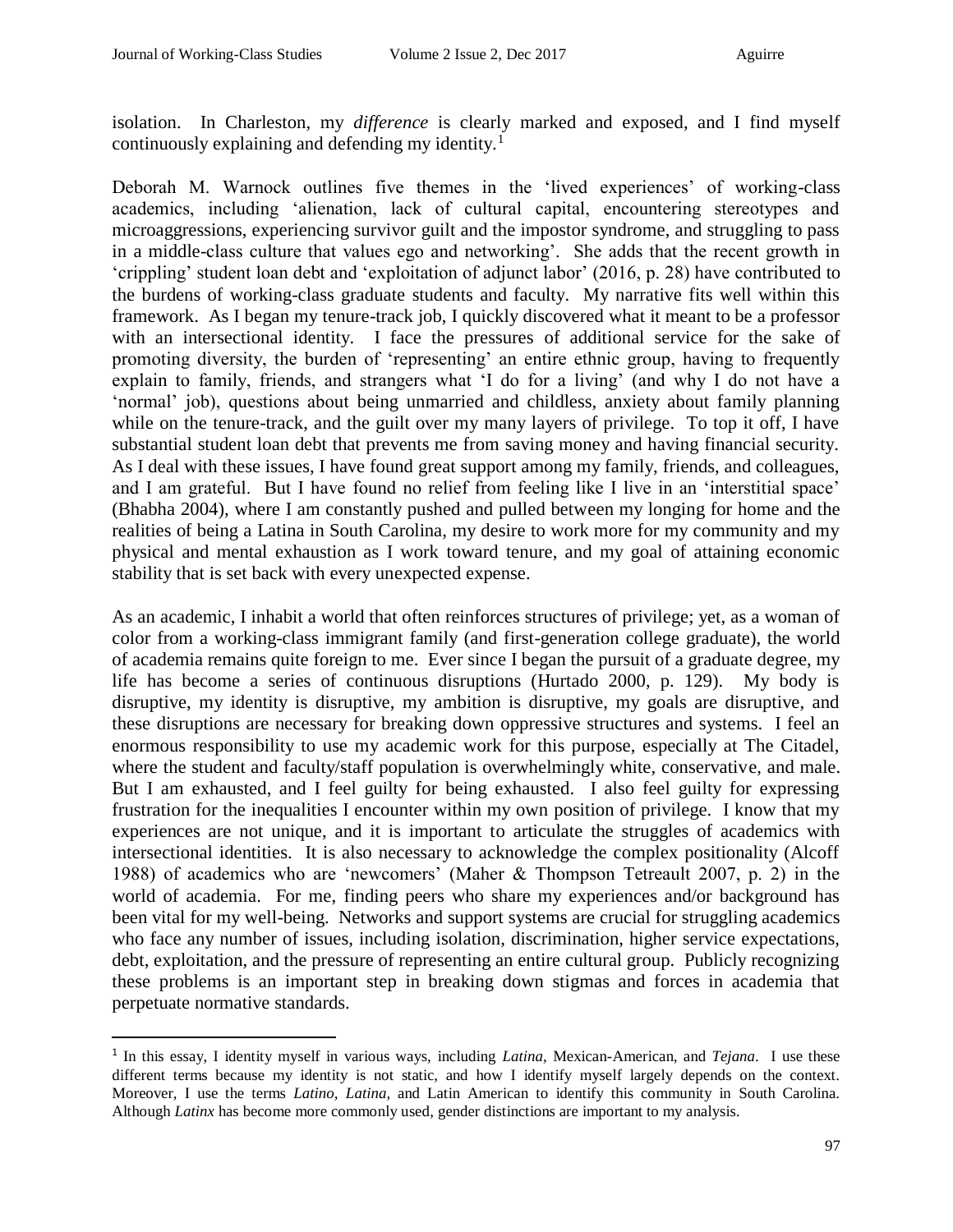#### **The American Dream?**

I grew up believing in the American Dream. My parents Tere and Javier, Mexican immigrants, embody it. They raised my younger sister Cristina and I in our hometown of Odessa, Texas, and they lifted us from poverty in the 1980s to the middle class by the late 1990s. I saw how much my parents worked—my mom a bookkeeper, and my dad a welder—and they instilled in my sister and I a strong work ethic and the belief that hard work and a good education would give us more flexibility and freedom. We would be able to choose our careers and work in jobs we enjoyed, not jobs that we needed just to make ends meet, which were the paths my parents had been forced to take. They faced many obstacles over the decades—job instability in the boom/bust cycle of the West Texas oil market, learning English, and supporting a family with only their high school credentials. Eventually, they bought a home and saved for retirement, they have good health insurance, and they live comfortably in their fifties, enjoying the fruit of their decades of hard work. My parents achieved the American Dream.

Seeing my parents succeed instilled in me an idealism about the meaning of progress in this country. I believed my parents when they told me that education and hard work were the key to a stable future, and that I would be able to attain financial stability and fulfillment in my career. In 2004, I applied to master's degree programs in Texas and other states, but I was only accepted to out-of-state universities. I accepted the offer from the University of Chicago, though I would only be able to finance my studies with student loans. My parents were in the exasperating position that many working-class families find themselves in. They earned enough income to exclude me from certain need-based financial aid and grants, but they did not make enough to be able to finance an expensive education. Nonetheless, my parents and I decided that this would be a solid investment in my future, and it was only a one-year M.A. program, so I took out nearly \$60000 in loans. Not accepting an offer from an out-of-state school would have meant postponing my graduate studies by at least a year. More importantly, for a working-class minority student from a small town in the middle of West Texas, passing up the chance to attend a school of the University of Chicago's caliber meant missing out on the opportunity of a lifetime. This was my chance at social mobility and expanding my horizons beyond West Texas, and to network and learn from world-renown scholars. I made the correct choice, and having a degree from the University of Chicago has opened many, many doors for me. However, I am literally still paying for it twelve years later. Upward social mobility, it turns out, is expensive.

After completing my M.A., I worked on a doctorate in the Borderlands History Program at the University of Texas at El Paso. I had the typical 'poor graduate student' experience, with a malfunctioning, unreliable vehicle, no health insurance after the age of twenty-five, a small apartment with no space for a real desk, and I worked as an adjunct in the summers to make ends meet. Now as a professor, my standard of living has greatly improved. I own a functioning vehicle, I have health insurance and a pension plan, and I rent a large enough apartment to fit a real desk and office chair. More importantly, I have a stable salary, which unfortunately, is becoming increasingly rare in our profession as schools continuing hiring more adjuncts at exploitative pay rates.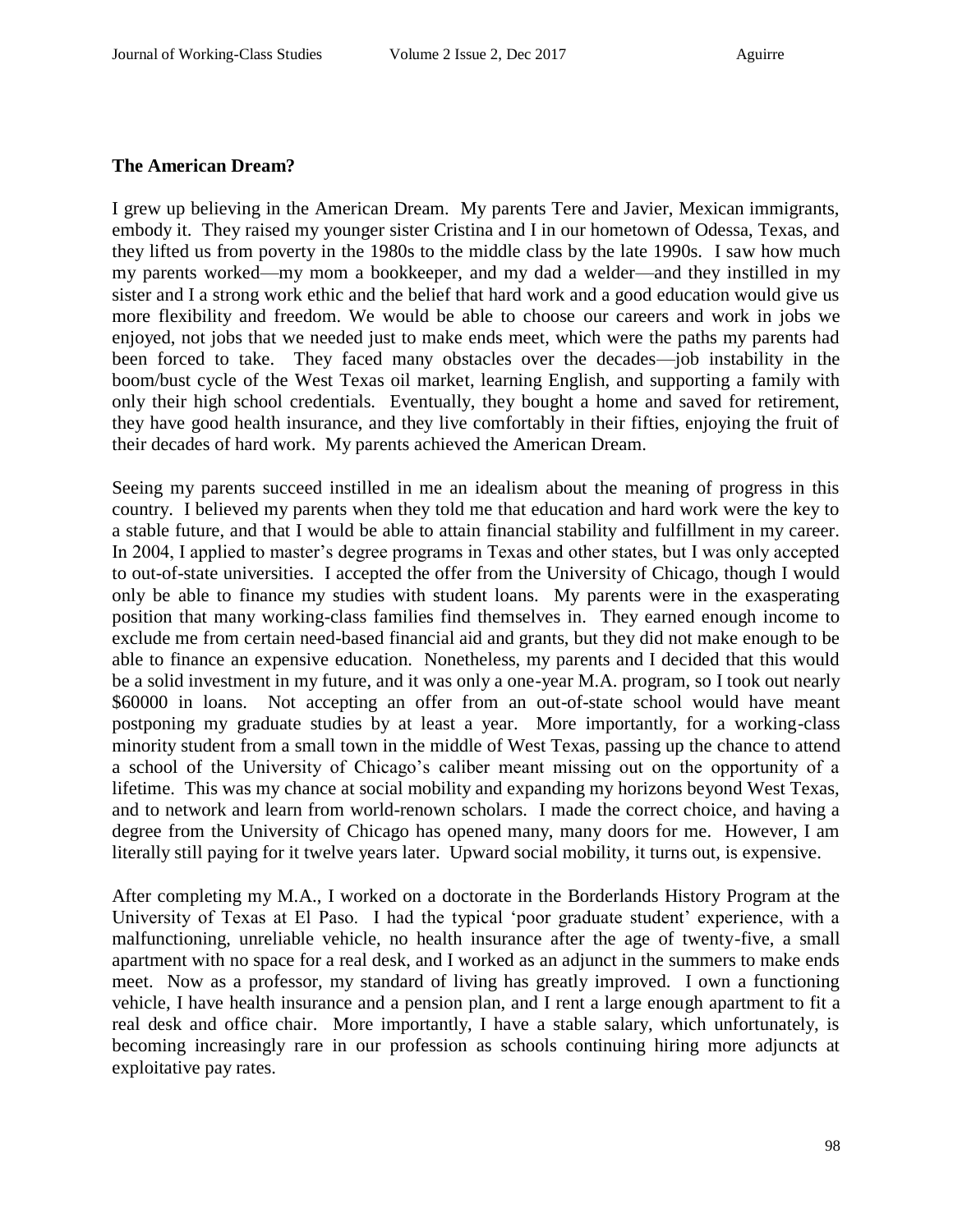My parents tell me that I am doing well for myself. I compare my life now at age thirty-three to the conditions my sister and I lived in when my parents were that age. Fast food was a luxury for us, and the years of the oil busts were always very difficult, especially because employment was never guaranteed. Today, I buy fast food when I feel too tired to cook at home, and I enjoy doing my writing inside of coffee shops. In many ways, though, I feel I have less stability than my parents at my age. My parents did not have student loan debt, and I am overwhelmed by it. Charleston has poor infrastructure for public transportation, so owning a reliable vehicle is a necessity. I also rent an apartment in Charleston, where gentrification and rising home costs and rents are driving out working-class residents and even professionals. In 2016, Charleston ranked eleventh in cities nation-wide with the highest home rental rates (Wise 2016). By November 2017, rents in Charleston averaged \$1,600/month, 'higher than the national average' (Darlington 2017), and many renters (including myself) struggle to save money for a down payment on a house. By their mid-thirties, my parents were homeowners, and I am nowhere near that prospect.

Economic studies published since the Great Recession calculate that up to half of U.S. households have little or no savings (Bloom 2017) and only forty-seven percent of Americans have enough savings to cover a \$400 emergency (Gabler 2016). An accident two years ago left me with thousands of dollars in medical expenses, extensive credit card debt and interest charges, permanent physical scars, a year's worth of physical therapy and doctor's visits, and it put me in the position where my salary was no longer enough to cover my basic expenses, including groceries. Last summer, I taught two courses and worked on community projects to pay down medical bills. This helped me tremendously, but it also left me without a summer break, which is precious and the only time I have for the research and writing that is necessary for tenure. The summer work relieved some of my financial burden, but I am still in a tenuous position. I have no savings, I still have medical expenses and monthly car, studentS loan, and credit card payments, and I cannot afford another emergency. Yet, when I think of my difficult situation, I remember that I am doing better than many of my peers. At least I have a full-time tenure-track job, health insurance, retirement savings, housing in a safe neighborhood, a functioning mode of transportation, and a credit card for emergencies.

I am most acutely aware of my many layers of privilege when I go to church. Gentrification has pushed many of Charleston's minority groups and immigrants to neighboring towns, including North Charleston, Summerville, Goose Creek, and John's Island. Poverty and high crime rates are common in these areas, and in 2016, North Charleston had the eighth-highest murder rate in the nation in a city with a population of over 100,000 (Smith & Knich 2017). I attend St. Thomas the Apostle Catholic Church, located in North Charleston. It is a multicultural community with immigrants from around the world, including Latin America, Africa, and Asia. In many ways, it is a microcosm of the cultural dynamics in the South Carolina Lowcountry, the southern part of the state that includes Charleston. Language barriers exist between English and non-English speakers, cultural misperceptions and stereotypes cause tensions between ethnic communities (even among the Latin American immigrants), there is a divide between immigrant parents and their Americanized children, and the current anti-immigrant political environment has elevated many parishioners' anxieties and fears.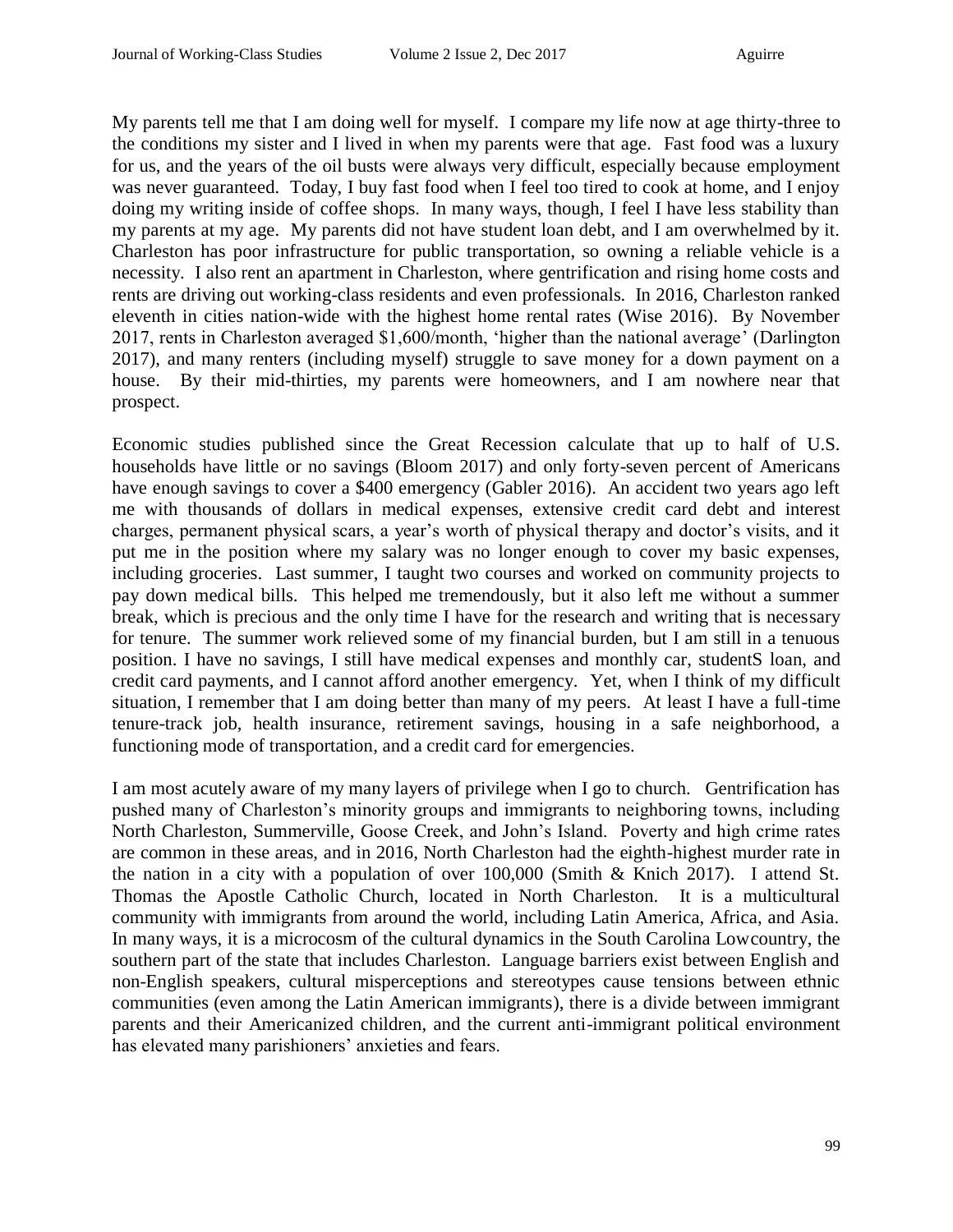When I moved to Charleston, my first goal was to find a church community, preferably Spanishspeaking. In my first days in Charleston, I panicked when I realized that there were no Spanishlanguage FM radio stations, and Spanish-language television channels were not available unless I paid for a cable subscription. I walked around downtown and could hear no spoken Spanish. My parents helped me with the move to Charleston, and one of their first observations after arriving was that they could not find anyone who looked like us. As Warnock argues, 'the working-class academic is first and foremost characterized by a sense of alienation' (2016, p. 30). I will never forget the afternoon when I sat at a coffee shop, speaking Spanish on the phone with a friend, and an elderly white woman walked across the coffee shop and signaled for me to be quiet. The coffee shop was full of people talking, yet I was the only person she attempted to silence (and for the record- I responded by speaking Spanish louder). The realities of my cultural isolation set in that day. I was terrified by the thought of living in a place with a dominant culture that actively sought to suppress any difference, where my culture was not allowed, and where Spanish, my first language, was not spoken. Thus, I desperately searched for a Spanish-speaking Catholic community where I could feel at home.

I eventually found that community at St. Thomas the Apostle, and I joined the choir and became an active member in the self-described Hispanic community, which is made up almost entirely of immigrants from Latin America and their U.S.-born children. In the three years since I became a member of St. Thomas the Apostle, I have formed friendships, participated in weddings, and shared hardships with my community. I also met my partner Luis in the church choir. I have learned a lot about the lives of immigrants in South Carolina through my interactions at church, and their experiences are not much different from those of immigrants in other parts of the United States. Every Spanish-speaking person I have met at St. Thomas the Apostle who is my age or older is an immigrant, and I understand many of their struggles in adapting to U.S. society because I watched my parents go through it. I remember listening to my father practicing English, watching him come home tired from a long day of working outside in the hot summers and cold winters in the West Texas desert, and doing his very best to provide for his family. I see the men in my community, and they remind me so much of my father. I also see how the women form networks and call on each other when they need help with childcare or other issues. Many of the families at my church are small and extended families are uncommon, so these social networks function as a family.

Although I understand the lives of many of the immigrants at my church, I relate much more to their U.S.-born children. I hear the children and adolescents at my church speaking in English to each other, and I see how they embrace American culture. In some cases, these children know very limited Spanish, and it reminds me of when my father prohibited speaking English at home so that my sister and I would not forget Spanish. This policy worked, but it was also easier for my sister and I to maintain our native language because we regularly traveled to Mexico to visit family, our Mexican cousins kept us updated on Mexican popular culture, and we lived in an area where Spanish was so prevalent that non-Spanish speakers might pick up basic vocabulary. This is much different from the environment in the South Carolina Lowcountry, where Latin American culture is still largely confined to certain towns and neighborhoods outside of Charleston. When I listen to parents lament the Americanization of their children, I am reminded of my parents' fear that my sister and I will not pass on our Mexican culture.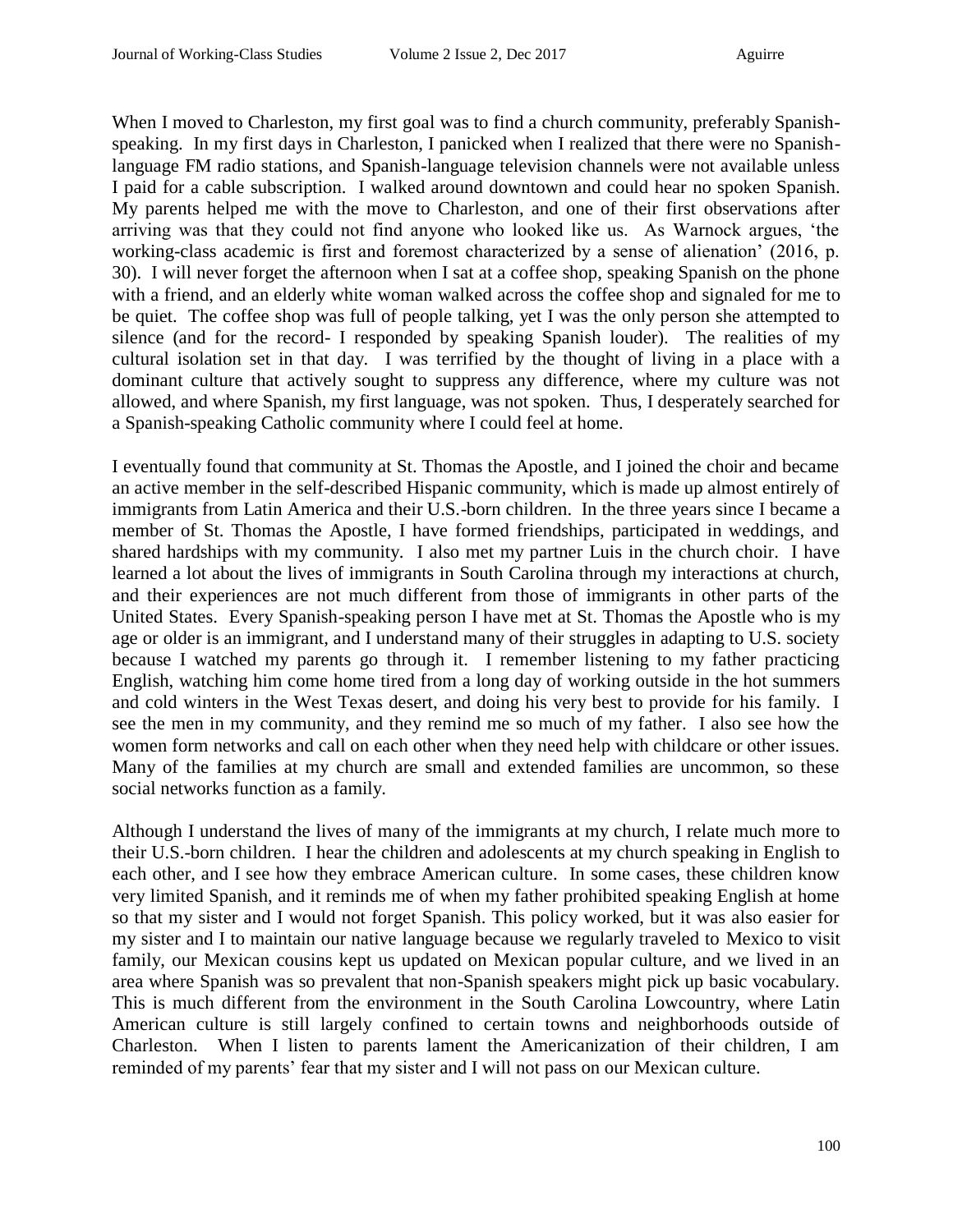There is one significant difference between my experience as the daughter of immigrants and the experiences of my church community. My parents and other family members benefited from the substantially less restrictive immigration laws of the 1980s, including IRCA, the Immigration Reform and Control Act of 1986. By the end of the decade, my parents were U.S. citizens, so their legal status was never an issue for me. This is not the case for many families in the Lowcountry. South Carolina lawmakers consistently support anti-immigrant policies, and in 2011, former governor Nikki Haley signed the South Carolina Illegal Immigration Reform Act (SB 20), which required law enforcement officers to check the immigration status of people they lawfully stopped if there was 'reasonable suspicion' that the person was unlawfully present in the United States' (American Civil Liberties Union 2011). This provision was overturned in 2014 after the American Civil Liberties Union and other civil rights organizations filed a lawsuit against the state. Despite the work of activists and politicians including Lindsey Graham, who in 2017 sponsored the DREAM Act to protect DACA (Deferred Action for Childhood Arrivals), nativism, xenophobia, and racism have intensified since the election cycle of 2016. The weeks immediately following the election were tense. Scholars and activists worked diligently to update the community on current immigration policies and how to best protect themselves and their families. One of these information sessions was held at my church, and my heart hurt as I watched my friends, my new family, listen in fear. I will never know the fear of my parents being deported. If I have children, I will never need to make legal provisions for them in case I am detained by Immigration and Customs Enforcement officers. I have a driver's license, and I can go *anywhere, anytime*, without worry. I am also light-skinned, and my ability to "pass" keeps me from drawing the attention of law enforcement.

I have been working to unpack and understand the extent of my privileges resulting from my parents' U.S. citizenship. I know U.S.-born children in my community who were told by classmates immediately after the presidential election that they would be sent back to Mexico. I also know children who live without a parent who was deported, who worry about what will happen to them and their families, and I cannot imagine their anxiety. A social security number, the coveted nine-digit golden ticket, can make a remarkable difference, as it did for my family. Because my parents, my sister, and I have social security numbers, we never worried about deportation or visa issues. When I entered graduate school, my parents were co-signers on my loans, and I was eligible for in-state tuition in Texas, unlike young adults in states like South Carolina and Georgia, where undocumented college students are denied in-state tuition, and in many cases admission, because of their legal status. My citizenship status never prevented me from applying for grants and scholarships (including the full scholarship that funded my entire undergraduate education), and my legal status provides the freedom to travel and pursue whatever employment I choose.

As I write this, I am overcome with embarrassment and guilt. How can I complain about my financial situation, especially with a job that offers a stable salary and support for my research and conference trips? How can I complain about medical bills and rising premiums, when many of my friends and colleagues (at church and in academia) postpone important surgeries and preventative procedures because they have no health insurance? How can I complain about the student loans that led to me to a career with a salary that many members of my church may never attain? How can I complain about not being a homeowner, when I have an apartment in a safe neighborhood with basic amenities, including heat and air conditioning? Millions of people have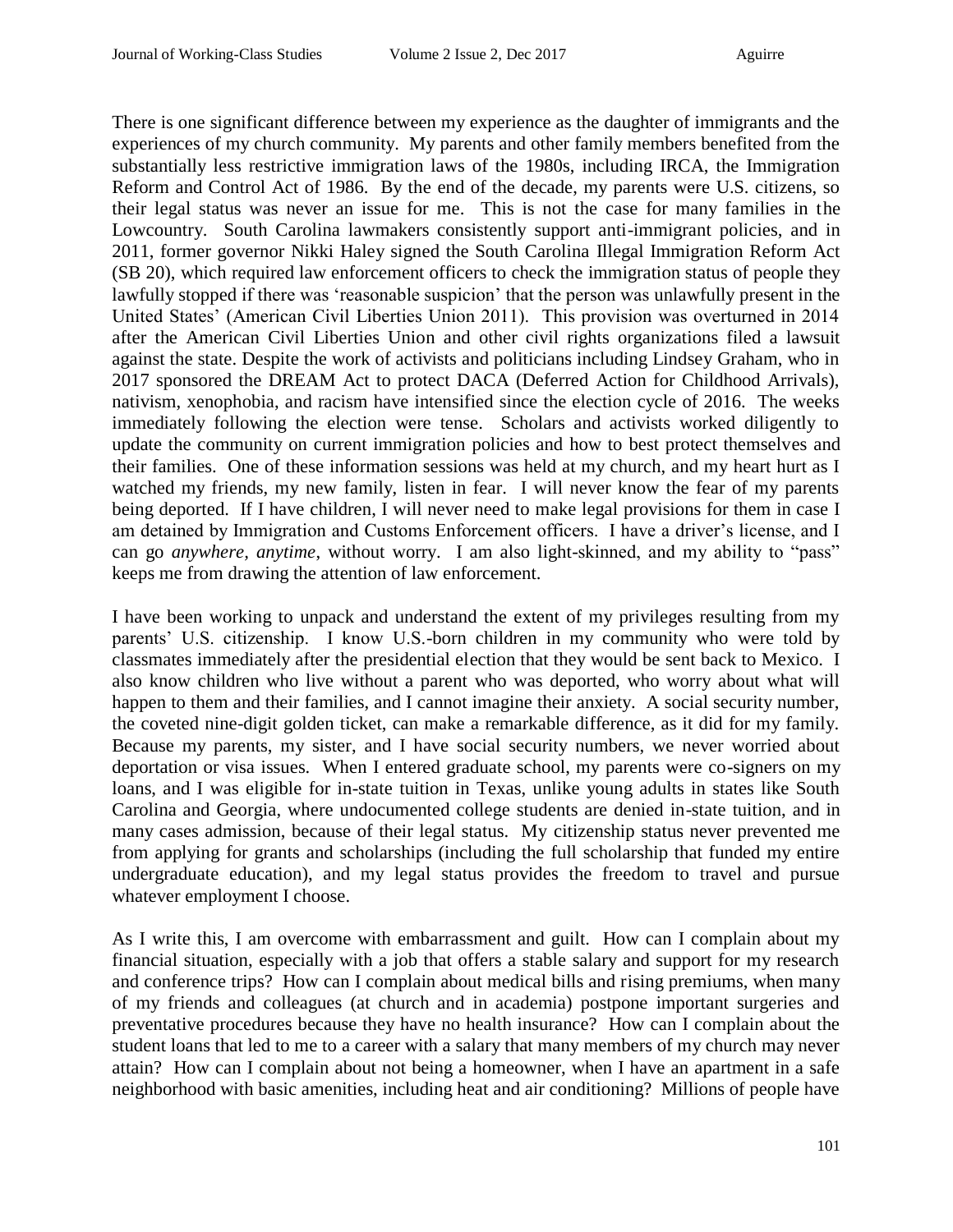risked their lives and made sacrifices for the American Dream, *el sueño americano.* But this dream is deceptive, controlled by those in the highest positions of power, and they grant access to just enough people every few generations to continue perpetuating the ambiguous myths about progress in this country.

#### **Positionality and Intersectional Anxiety**

I am a nervous person by nature, and I have struggled with anxiety for most of my life. As an undergraduate student, I began having panic attacks, and for most of my 20s, my anxiety stemmed from the stress of school. Moving to Charleston, however, brought on a new series of pressures in addition to my financial strain. Because I am so different from most of the people I have encountered in Charleston, I am constantly called on to explain and/or defend my identity to others. My disruptive presence is more pronounced, and I am unable to shake feeling like a 'stranger in a strange land.' The professional and cultural isolation I felt in my first year in Charleston led me to the brink of a nervous breakdown, but in sharing my struggles, I met other self-identifying Latino/a professionals at The Citadel and at other institutions who have had similar experiences. Together with allies who share our goal of strengthening ties between The Citadel and minority communities, we work extensively to spread Latino culture and to address problems in the Latino community. Our work is important and necessary, but for those of us in academia, it increases our already high service loads.

At The Citadel, I am the only woman of color in the history department, and since most faculty at The Citadel are white, I stand out as 'ethnic.' Yet, people may not identify me as a Latina because of my light skin, and this has put me in the uncomfortable position of gauging peoples' attitudes about Latinos when they do not realize a Latina is listening. For example, last year I listened to students say "build the wall!" during class (without knowing that my parents are Mexican immigrants), so I now make it clear to all my students that my parents are from Mexico. When I taught a course on the "History of the U.S./Mexico Border" in the fall of 2016, I made sure it was one of the first things I said. Fortunately, I have not heard that awful slogan since. My first semester at The Citadel, I talked to cadets about my family, and when I mentioned that my parents are from Mexico, a student asked if they walked around with maracas. He did not make the comment maliciously, but it was obvious that the stereotype was the first thing that came to his mind, and he quickly apologized. I admit that I was left speechless in that moment. I am proud of my immigrant parents, and I had never received a negative, let alone racist, response to that.

These experiences have pushed me to go on the offensive. I have always been proud of my heritage, but I now work harder to show it. My office is full of Mexican cultural symbols, and I celebrate Mexican Independence Day with my students, making sure they listen to *corridos* and eat *pan dulce.* In 2015, two of my Latin American colleagues and I began the tradition of building an altar for the Dead of the Day inside The Citadel's Daniel Library. I also incorporate Mexican history into every course that I teach. Before I moved to Charleston, my graduate advisor Samuel Brunk told me that I would be doing the equivalent of missionary work, spreading Mexican culture into areas where it did not previously exist, and he was right. My job is to teach students about Latin American history, but I also work to get students excited about this region and to think about it beyond a simplistic, paternalistic perspective.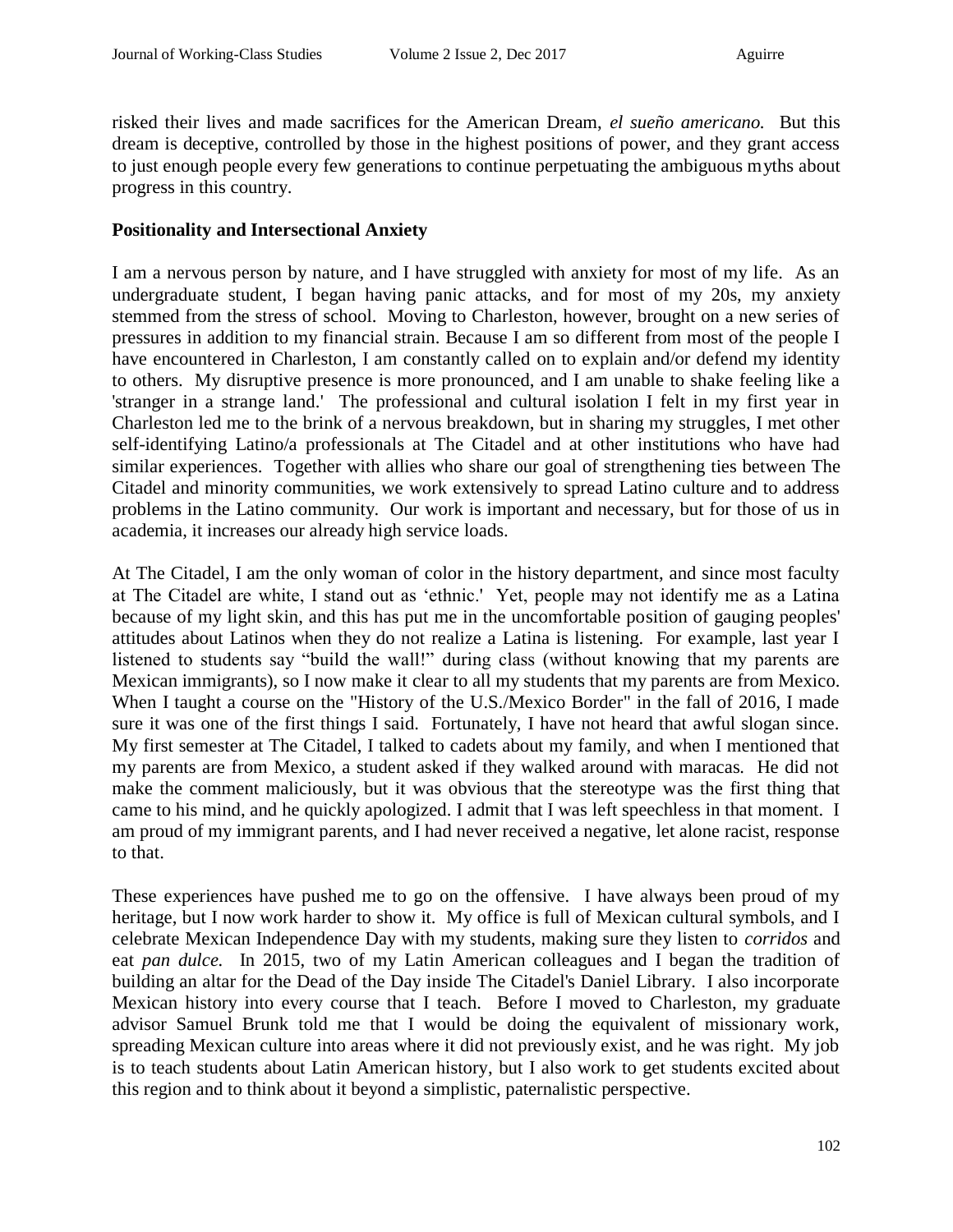l

My presence as their instructor is key because I challenge the stereotype of the 'subservient' minority (Fraga & Segura 2006, p. 284). For some of my students, I am the first person of Mexican descent they have ever met. For others, I am the first person of Mexican descent *in a position of power* that they have met. Not every student responds favorably to me, but I have found success in facilitating frank discussions with students about race, immigration, national security, colonialism, U.S. imperialism, and other issues (though gender is a more difficult topic to address with a student population that is ninety percent male). Because of my background, I am considered a 'legitimate' source, and my students are generally eager to ask questions and learn about Latin America from an 'authentic' Latina. My work is slowly paying off, and the most gratifying comments I receive on evaluations are from students who state that my course dismantled stereotypes or ambivalence about Latin America.

Currently, about thirty percent of The Citadel's faculty are women, and women are filling the top administrative positions (including Provost), so it is not uncommon for students to encounter women in leadership roles.<sup>2</sup> However, in my church environment at St. Thomas the Apostle, which is firmly rooted in patriarchal Catholic traditions, women are relegated primarily to care work. When I joined this church, I immediately realized that I was different from everyone else, and I have since experienced the ways in which my presence disrupts and confuses my community. The women my age or older are immigrants, they are all mothers, most have husbands, and most are housewives or work in housekeeping. I am one of the few women with a college education, the only woman with a doctorate, and I have received many puzzled looks over the years because of my choice to postpone marriage and motherhood. Some members of my community assumed that I do not work outside the home, only to express surprise upon learning that I am a professor. I receive questions from women almost weekly about when I am going to get married and have children, and I have also been told that I need to quit work and let my partner Luis support me financially.

I am not surprised by any of this; in fact, I am quite used to it. My parents always wanted my sister and I to obtain bachelor's degrees, but graduate school was beyond their frame of reference. My decision to pursue a master's degree put me at odds with my parents because they wanted me to be an elementary school teacher and marry the man who was my boyfriend at the time. 'Good' Mexican women are not supposed to leave their homes at age twenty-one to move alone across the country to Chicago to study. That is what I did, and I learned to be defiant against the people who tried to impose their patriarchal standards on me, including my parents. Defiance became my survival mechanism, and it is what motivated me in my most difficult moments in graduate school. It took several years, but my parents came to accept my goals and accept that I was forging a singular path, even if they did not always understand or agree with it. My struggles are quite common, and as many Chicana scholars have written, living a life of 'oppositional consciousness' (Sandoval 1991) generates tension and even rejection from our families for threatening *machismo* and not submitting to passive domesticity.

Defiance and agency are intertwined for me, but constantly having to identify myself and explain and defend my identity at work and in social settings amplifies my anxiety and feelings of

 $2$  In addition to growing numbers of female faculty and administrators, the incoming freshman class of 2017-2018 is ten percent female, the highest percentage in The Citadel's history.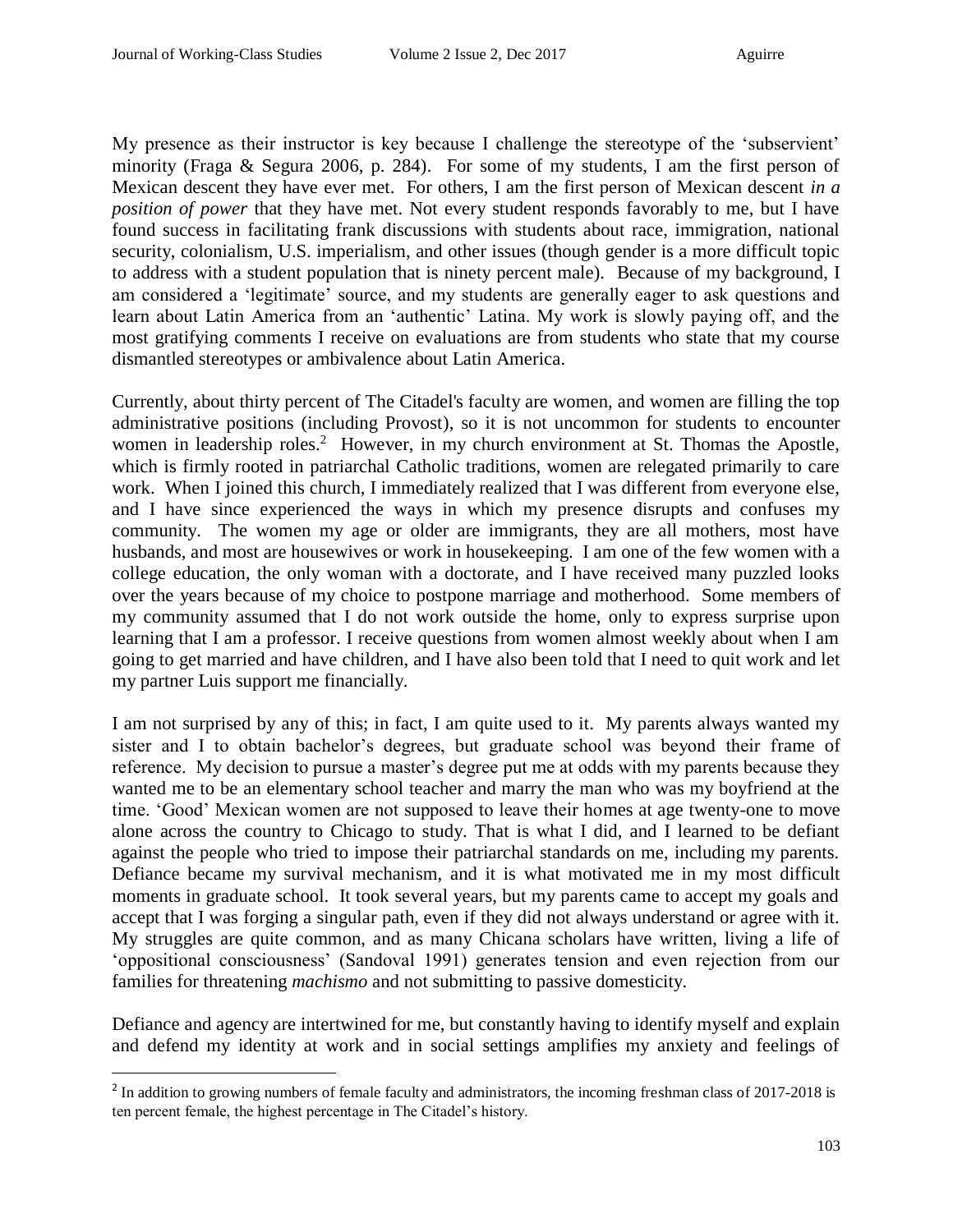isolation. Last year, Luis mentioned that several people from church had asked him what I am. The question caught me off guard— "what do you mean…*what am I*? I'm… human?" Luis clarified and said that people had asked if I am Colombian, or Central American; they were trying to figure out my nationality and ethnicity, because I look Latina, but I am light skinned and speak English well, which to them made little sense. To problematize further, when Luis told these people that I am from Texas (a *Tejana*), the next question was "well, then why does Nancy speak Spanish so well if she is a *gringa*?" This is one of the peculiarities of being a hyphenated Mexican-American... belonging in both worlds, and in neither at the same time. Gloria Anzaldua's writing resonates with me because she describes *mestizas* as 'half-breed caught in the crossfire between camps' and 'the battleground where enemies are kin to each other.' They are 'neither *hispana india negra española ni gabacha…*not knowing which side to turn to, run from' (1999, p. 216).I am the ethnic 'other' at work, a privileged *americana* at church, too traditionally Mexican, and not traditional enough.

## **Self-Care**

Support networks and self-care are crucial for academics dealing with the burdens of 'newcomer' status. As Jennifer Ruark remarked in *The Chronicle of Higher Education,*

The high stress of the tenure process, the pressures to be brilliant at research and teaching, the cloistered environment, the extent to which internal politics affects people's careers—it's a combination that could damage even psychologically healthy people (2010).

When I began experiencing panic attacks in 2014, I found a counselor through my church, and she helped me develop strategies to cope with the stressors at work, as well as my homesickness and loneliness. In the years since, I have learned that my well-being in Charleston depends largely on my ability to maintain a clear sense of personal identity, which is challenging as I frequently encounter people who make assumptions about me or worse, attempt to ascribe identities on me. I also realized that I am not the only academic who has sought counseling, though it remains a taboo subject.

The heightened societal tensions of the last year and half have also contributed to higher levels of stress for myself and many of my colleagues. The growth of extremism and violence, the murder in Charlottesville, the collapse of civic debate, anti-intellectualism, opposition to diversity, and attacks against higher education are only a few of the issues that academic institutions currently face. As academics, how do we respond? Do we use our privilege to stay in a bubble where we can mind our business and work on our research? Or do we use our positions to address systemic problems both within and outside of academia?

According to the 2010 U.S. Census, South Carolina and Alabama had the fastest-growing Latino populations in the nation. The census also reported a Latino population of 36,000 in the Charleston area—an increase of 150% since 2000. This growth is taking place across the Southeastern United States, and scholars and activists have responded by forming networks with lawyers, media, churches, consulates, and civil rights groups including the ACLU and Black Lives Matter. They also host conferences, organize extensive grassroots efforts, and meet with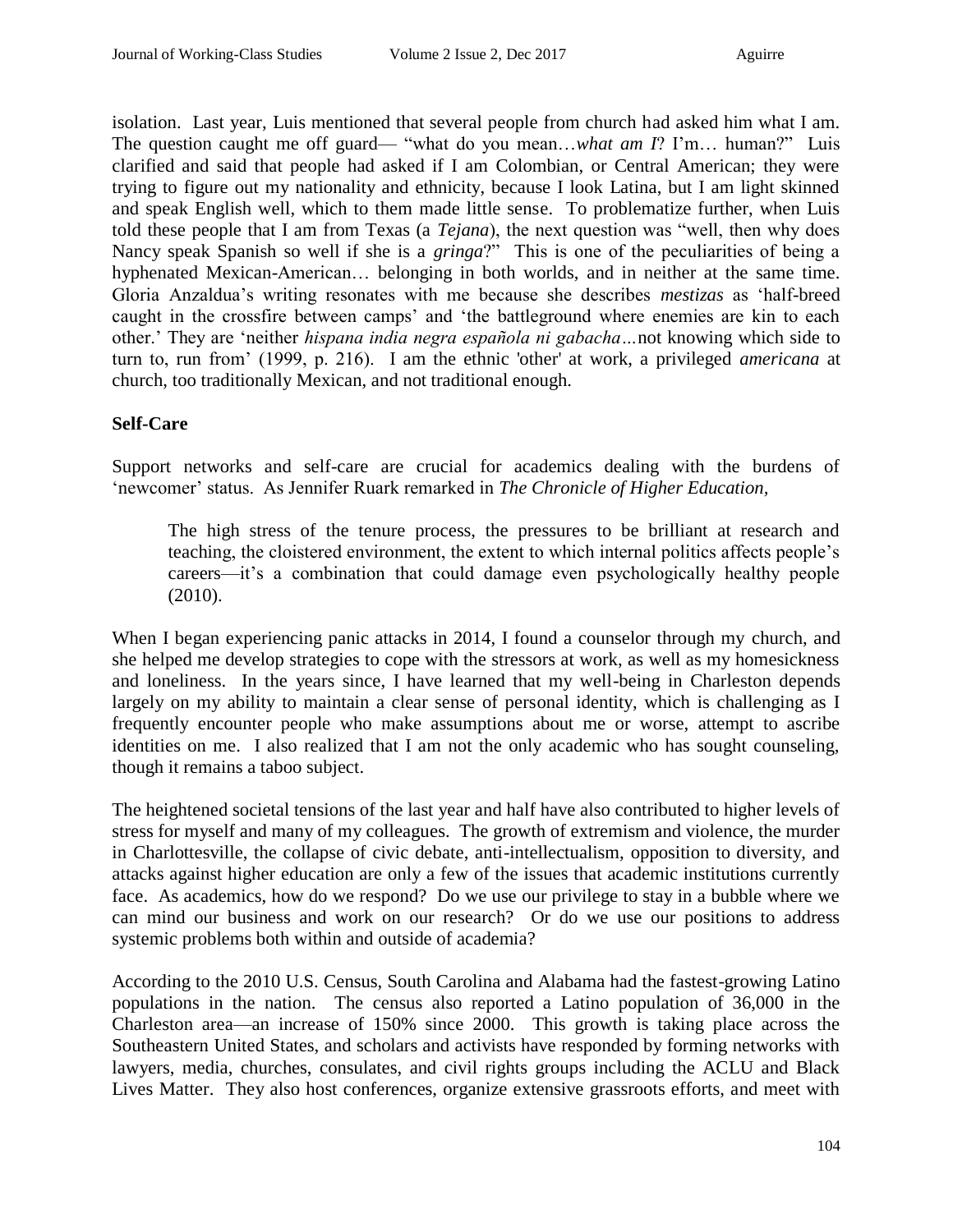government officials to address immigration policies. Because of the heightened xenophobia and fears about deportation, most immigrants in the Lowcountry avoid public demonstrations, protests, and meetings with public officials, making the work of activists more pressing.

For me, it also means more work on top of my regular teaching, publication, and service load. As one of the few Latina historians in the Lowcountry, I am asked to give public lectures, work on community projects, attend events on immigration, meet with public officials, and act as a liaison, all of which go beyond the service requirements for tenure. My colleagues and I also organize cultural and educational events for the Latino community, and we have been able to host events at The Citadel and other local schools and libraries, generating a stronger Latino presence in public spaces across the Lowcountry. Furthermore, at St. Thomas the Apostle, I serve as a liaison between the English- and Spanish-speaking communities, I translate documents and answer general questions about how public institutions (schools, hospitals, etc.) function. I love engaging the community, and it has helped me feel more comfortable in Charleston, but I also need to prioritize obtaining tenure. Finding balance between multiple tasks seems to be an elusive goal for academics, and it is challenging for me because there is so much at stake right now for many people I know and love who I feel are counting on me.

I approach that balance by forcing myself to engage in some form of daily self-care. I seek help and advice from my friends, colleagues, and former professors. Their wisdom and guidance on how to navigate academia as a working-class person of color is invaluable, and it reaffirms my belief in collectively identifying our struggles and taking care of each other. I have formed friendships with other Latina professionals in the region, and they remind me of the importance of enjoying Charleston without thinking about work. My partner Luis and I share a love for music, and he plays the guitar and I play the violin in our church choir. I must take care of my physical health, as well. After my accident in 2015, I had to regularly receive chiropractic care. I have continued this practice, and I visit the chiropractor weekly to deal with the physical strain of sitting at my desk for prolonged periods of time. Financially, this is a luxury, so I teach violin lessons to cover the cost.

These strategies have helped me tremendously, and I feel significantly less anxiety than when I first moved to Charleston. I must admit, though, that the anxiety never fully recedes, and Charleston still does not fully feel like 'home.' Thus, I make sure to go home to Odessa at least twice a year—my favorite form of self-care. I am also fortunate that as a Latin Americanist and Borderlands historian, many conferences in my fields take place in Texas, Mexico, or other regions with large Latino populations. When I present at a conference, I immerse myself in familiar sights, sounds, scents, and flavors. Most importantly, I am usually able to see members of my family. These trips take me home, to my place of security, and they provide healing, a moment of existential stability, and they give me the strength to return to my interstitial position in Charleston and resume my work.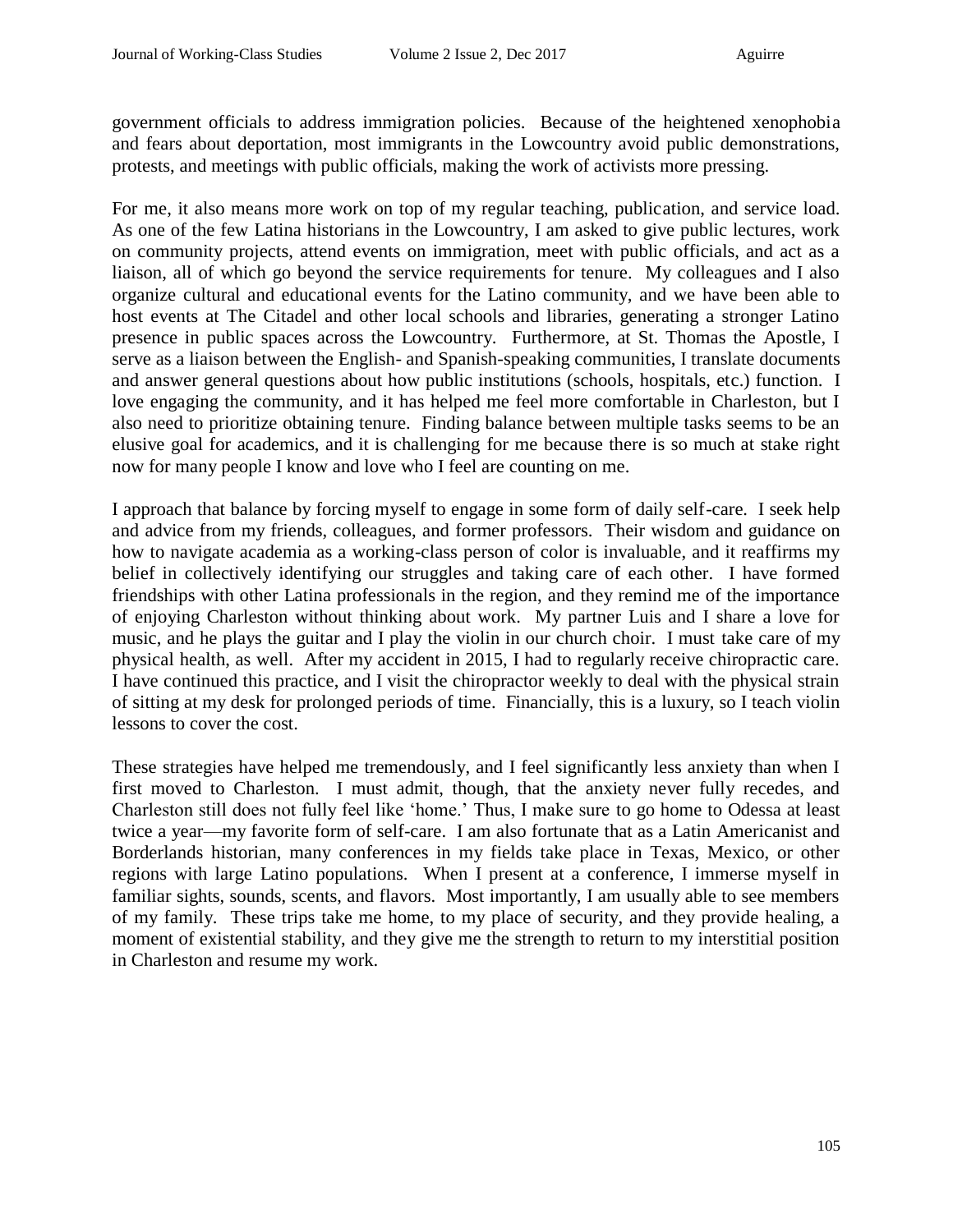## **Author Bio**

**Nancy Aguirre** is an Assistant Professor at The Citadel. She earned a B.A. from the University of Texas of the Permian Basin, an M.A. from the University of Chicago, and her Ph.D. from the University of Texas at El Paso. Her research focuses on right-wing Mexican exiles forced into the United States during the Mexican Revolution of 1910-1920.

# **Bibliography**

Alcoff, L. (1988): 'Cultural Feminism Versus Post-structuralism: The Identity Crisis in Feminist Theory', *Signs,* vol. 13, no. 4, pp. 405-436.

American Civil Liberties Union (2011): *Analysis of South Carolina's Senate Bill 20,* accessed 30 August 2017, [https://www.aclu.org/files/assets/scbill20\\_analysis.pdf.](https://www.aclu.org/files/assets/scbill20_analysis.pdf)

Anzaldua, G. (1999): *Borderlands/La Frontera: The New Mestiza,* 2nd edn, Aunt Lute Books, San Francisco.

Bhabha, H. K. (2004): *The Location of Culture,* 2nd edn, Routledge, New York.

Bloom, E. (2017): 'Here's How Many Americans Have Nothing at All in Savings. *CNBC*, 19 June, accessed 30 August 2017, [https://www.cnbc.com/2017/06/19/heres-how-many-americans](https://www.cnbc.com/2017/06/19/heres-how-many-americans-have-nothing-at-all-in-savings.html)[have-nothing-at-all-in-savings.html.](https://www.cnbc.com/2017/06/19/heres-how-many-americans-have-nothing-at-all-in-savings.html)

Darlington, A. (2017): 'Charleston's Housing Crisis is on Pace to Mirror San Francisco's. Shunning Development Could Make It Worse', *The Post and Courier*, 5 November, accessed 18 November 2017, [http://www.postandcourier.com/news/charleston-s-housing-crisis-is-on-pace](http://www.postandcourier.com/news/charleston-s-housing-crisis-is-on-pace-to-mirror-san/article_569e7cca-a7a1-11e7-828a-2fc7072dbd27.html)[to-mirror-san/article\\_569e7cca-a7a1-11e7-828a-2fc7072dbd27.html.](http://www.postandcourier.com/news/charleston-s-housing-crisis-is-on-pace-to-mirror-san/article_569e7cca-a7a1-11e7-828a-2fc7072dbd27.html)

Fraga, L. R. & Segura, G. M. (2006): 'Culture Clash? Contesting Notions of American Identity and the Effects of Latin American Immigration', *Perspectives on Politics,* vol. 4, no. 2, pp. 279- 287.

Gabler, N. (2016): 'The Secret Shame of Middle-Class Americans', *The Atlantic*, May, accessed 15 November 2017, [https://www.theatlantic.com/magazine/archive/2016/05/my-secret](https://www.theatlantic.com/magazine/archive/2016/05/my-secret-shame/476415/)[shame/476415/.](https://www.theatlantic.com/magazine/archive/2016/05/my-secret-shame/476415/)

Hurtado, A. (2000): 'Sitios y Lenguas: Chicanas Theorize Feminisms', in Uma Narayan & Sandra Harding (eds), *Decentering the Center: Philosophy for a Multicultural, Postcolonial, and Feminist World,* Indiana University Press, Bloomington, pp. 128-155.

Maher, F. A. & Thompson Tetreault, M. K. (2007): *Privilege and Diversity in the Academy,*  Routledge, New York.